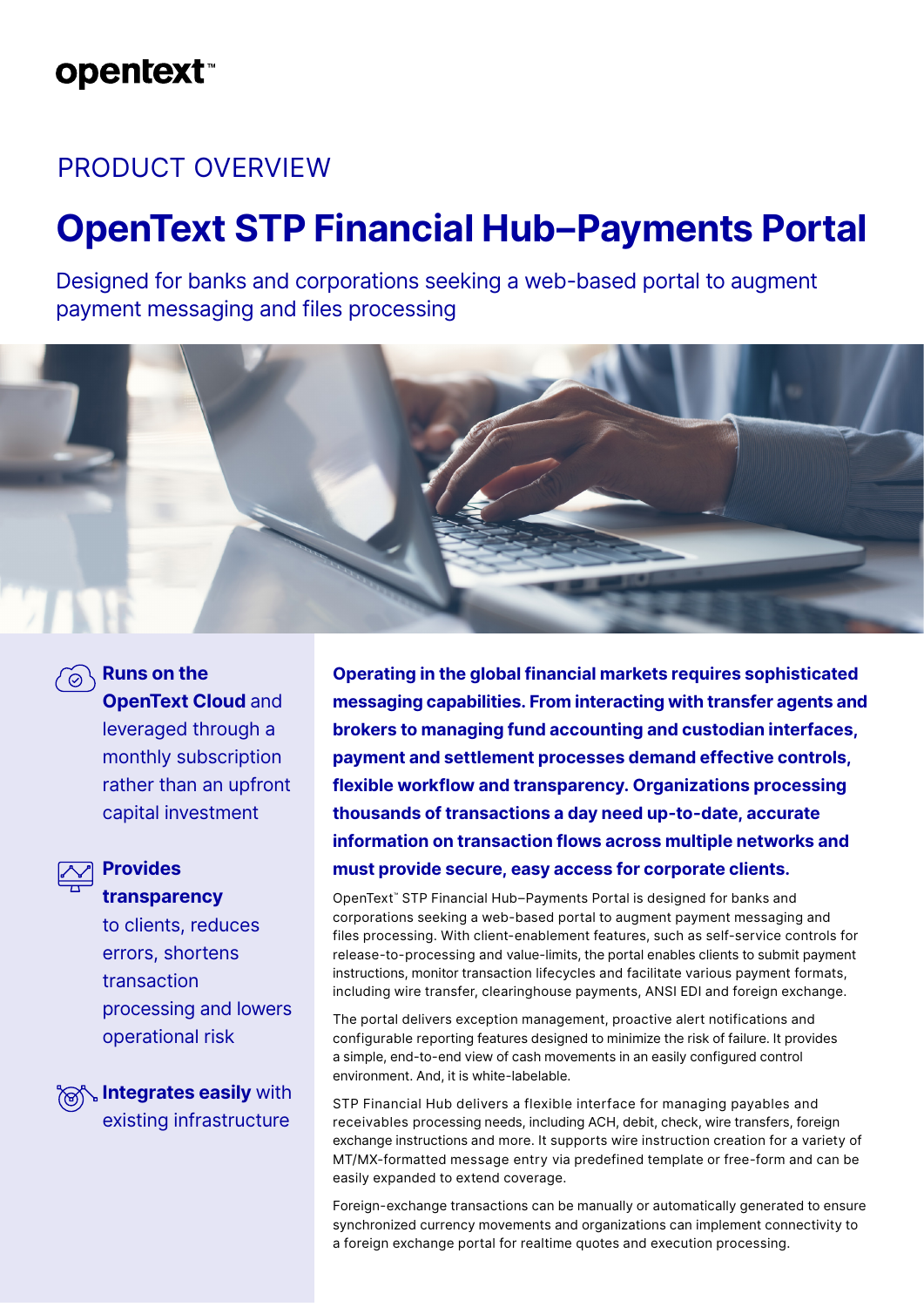# **opentext™**

*"One of the key considerations for us was to look for a partner who was an expert in the trade processing space and who can really give us that quick time-to-market."*

Rajat Bhalla Head of US OpenWealth Technology Genpact

 $\overline{P}$  [Read the Success story](https://www.opentext.com/customer-stories/customer-story-detail?id=1301)

The portal leverages a powerful transformation engine that dominates the B2B space and sits atop an event-driven workflow engine to allow easy customization of existing flows to suit process nuances, including adding file authorization and modification capability at file, batch and/or payment level, with full maker/checker, for an extremely flexible control environment.

## **Runs on the OpenText Cloud**

STP Financial Hub-Payments Portal is offered in a Software-as-a-Service (SaaS) model, with no software to license, implement or maintain. Clients can leverage the functionality of the portal via a monthly subscription pricing model, rather than having to invest up front in capital expenditures. OpenText assumes responsibility for all hosting and management of the software including upgrades.

## **Provides transparency and lowers operational risk**

STP Financial Hub provides transparency to clients, reduces errors, shortens transaction processing and lowers operational risk. Extensive validation algorithms and configurable reporting capabilities enable users to quickly identify exceptions and take corrective actions. STP Financial Hub–Payments Portal mitigates risk and improves processing efficiency by delivering an interface that is tuned to the specific needs of custody clients.

## **Integrates easily with existing infrastructure**

Implementation of the application is fast and easy, as OpenText will integrate the payment portal with existing infrastructure. OpenText also supports host-to-host file and message exchange with middle-office and back-office applications and facilitates connecting to clients and counterparties through whatever mechanisms best support their needs. OpenText supports a wide variety of connectivity options, message standards and file formats.



OpenText STP Financial Hub–Payments Portal 2/5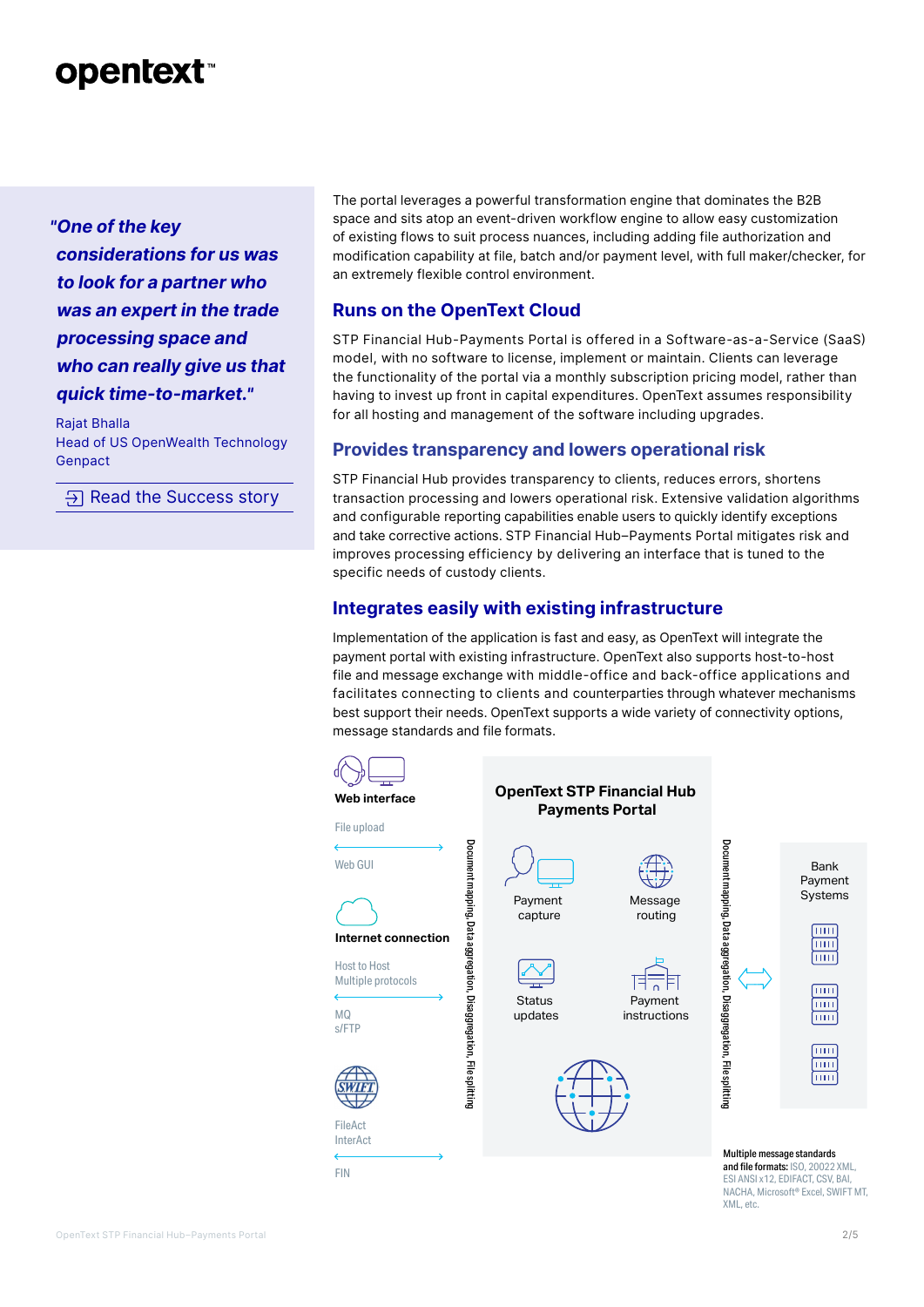# **opentext™**

## **Security**

Users access the Payments Portal through secure authentication. Based on preference, all data is encrypted during transport. A full audit trail of user access and file uploads is maintained in the portal to support historical analysis of transactions.

• B2B Managed Services

### **Instructing**

#### **Manual instruction entry**

Users can key in the details of the transaction. Cash entry can be facilitated via template entry, where the system stores pre-formatted entry forms to ease instruction input and minimize errors during data entry, enhancing controls over the process while speeding turnaround. Users can select their preferred output format appropriate to their counterpart. Manual bulk instruction upload is available via Comma Separated Value (CSV) file import directly to the web portal.

#### **Automated instruction submission**

Clients can submit messages in a host-to-host model, or via sFTP, using comma delimited files, various cash transaction formats, ISO 20022 or proprietary XML messaging. Once instructions are received, a configurable workflow ensures that the appropriate controls are executed. The control environments are configured to the organization's and its clients' needs, allowing them to decide whether to enable full STP or a last-stop review, approval and release.

#### **Wire instructions**

Users can create internal and external payments. The configurable maker/checker functionality delivers a controlled environment with added efficiency to a bank's clients. Wire instructions leverage standard SWIFT message formats, including inbound and outbound payments.

#### **Foreign exchange instructions**

These are supported in conjunction with settlement instructions management and can be added to support various FX asset classes. Instructions are routed to FX execution platform via SWIFT or FIX messaging protocol or proprietary format.

### **Monitoring**

User interface enables realtime tracking of instruction lifecycles, including a standardized view of the transactional data with a natural view into files pre- and post-transformation. The portal allows for a consolidated view of all transactions affecting cash positions, as well as the distinct impact by file and file/payment type, as well as other data impacts.

#### **Blotter**

Customizable blotters allow users to display a variety of fields for each transaction. Filters enable users to view or hide all transactions associated with a particular country, currency, value date or cash account number. Users can view the status of all instructions pending approval or pending settlement.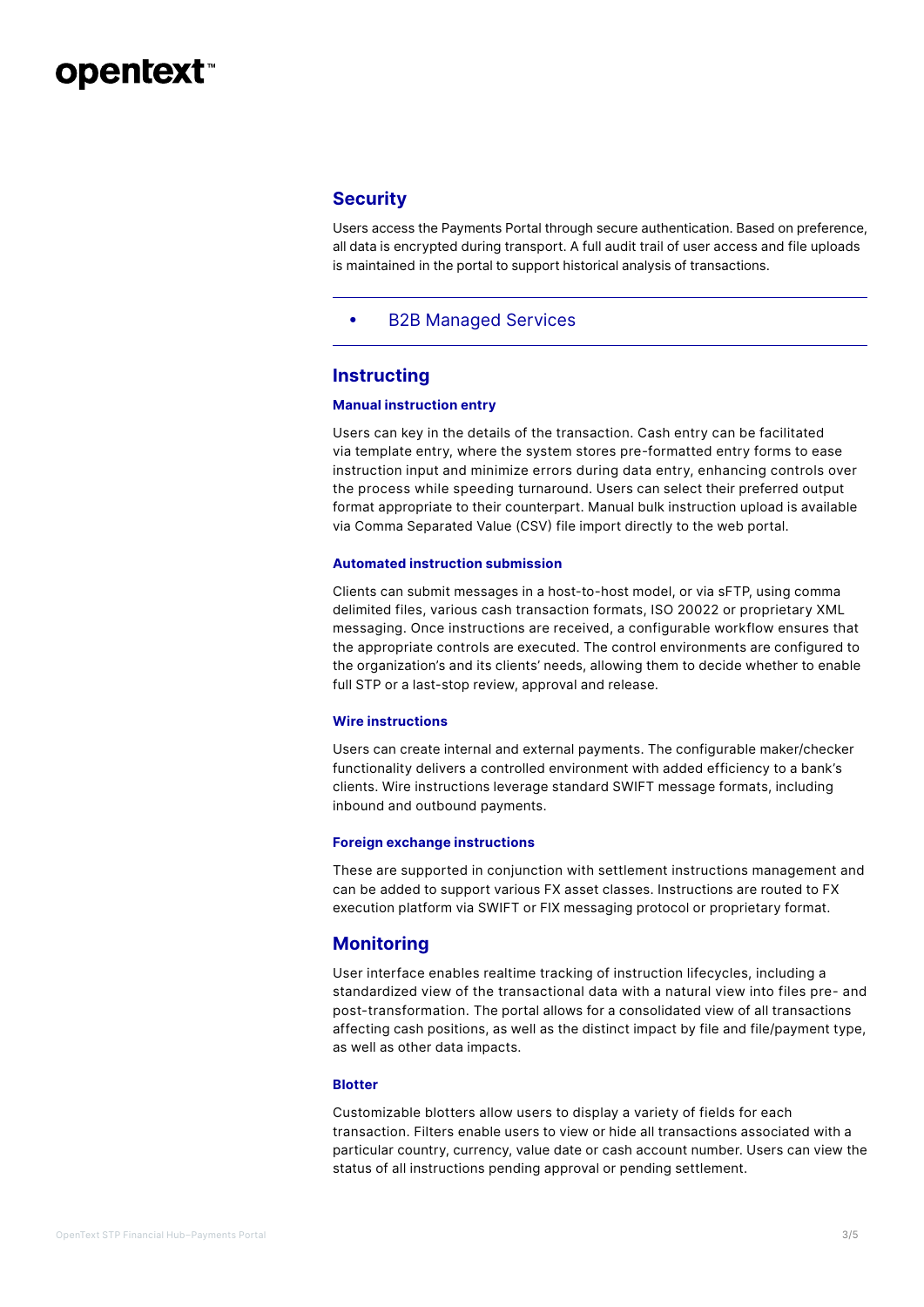# **opentext**

#### **Reporting**

The solution offers standardized reports, as well as the ability to create customized reports for one-time or recurrent use. All reports can be exported for download or scheduled for transmission via email, API or sFTP delivery CSV, XLSX or other agreed format.

#### **Exceptions**

Exception management tools allow users to track and resolve transactions, which fall into repair queue. Exception reports display instructions with validation errors or those rejected by the bank, counterpart or correspondent. Configurable email alerts enable immediate notification of workflow errors that might cause payment delays. Re-submission or re-processing with configurable entry/approval processing can be leveraged to quicken resolution of exceptions.

| <b>Feature</b>                                          | <b>Description</b>                                                                                                                                                                                                                                                     |  |  |  |  |  |  |
|---------------------------------------------------------|------------------------------------------------------------------------------------------------------------------------------------------------------------------------------------------------------------------------------------------------------------------------|--|--|--|--|--|--|
| Aggregation and netting                                 | Streamlines messaging flows and reduces the<br>volume of messaging generated through netting or<br>aggregation, based on business rules                                                                                                                                |  |  |  |  |  |  |
| Rules-driven<br>payment routing                         | Delivers smart payment routing configured to each<br>organization's processes                                                                                                                                                                                          |  |  |  |  |  |  |
| Cloning, scheduling<br>payments and<br>standard formats | • Accelerates day-to-day operations<br>• Delivers standard payment formats and routes<br>by counterpart with override capability to                                                                                                                                    |  |  |  |  |  |  |
|                                                         | handle exceptions                                                                                                                                                                                                                                                      |  |  |  |  |  |  |
| <b>Technical support</b>                                | Includes self-service administration and<br>provisioning tools, as well as 24×7 technical support<br>from OpenText                                                                                                                                                     |  |  |  |  |  |  |
| Hosting                                                 | Includes complete hosting with the standard<br>offering of client testing, production and disaster<br>recovery environments, leveraging the cloud while<br>delivering the control environment to ensure proper<br>authorizations are in place for processing scenarios |  |  |  |  |  |  |
| Administration                                          | • Provides a multi-tiered administration module that<br>supports role-based access, with permission to<br>use the functionality of the portal controlled by<br>the client                                                                                              |  |  |  |  |  |  |
|                                                         | • Enables self-service password reset to reduce<br>administrative costs                                                                                                                                                                                                |  |  |  |  |  |  |